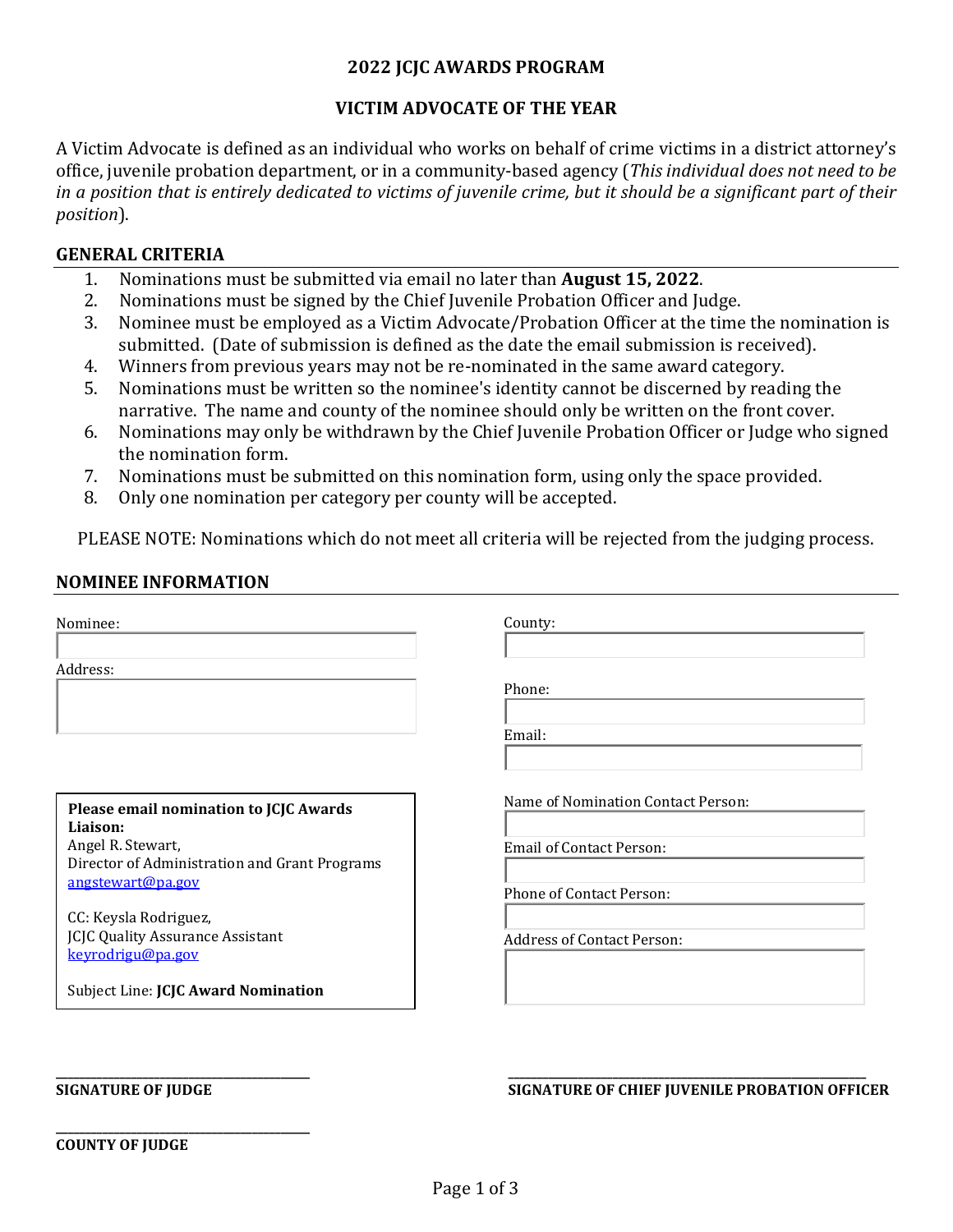## **NOMINATION**

I. Describe the qualities, skills, and abilities which make the nominee worthy of this award. (100 points)